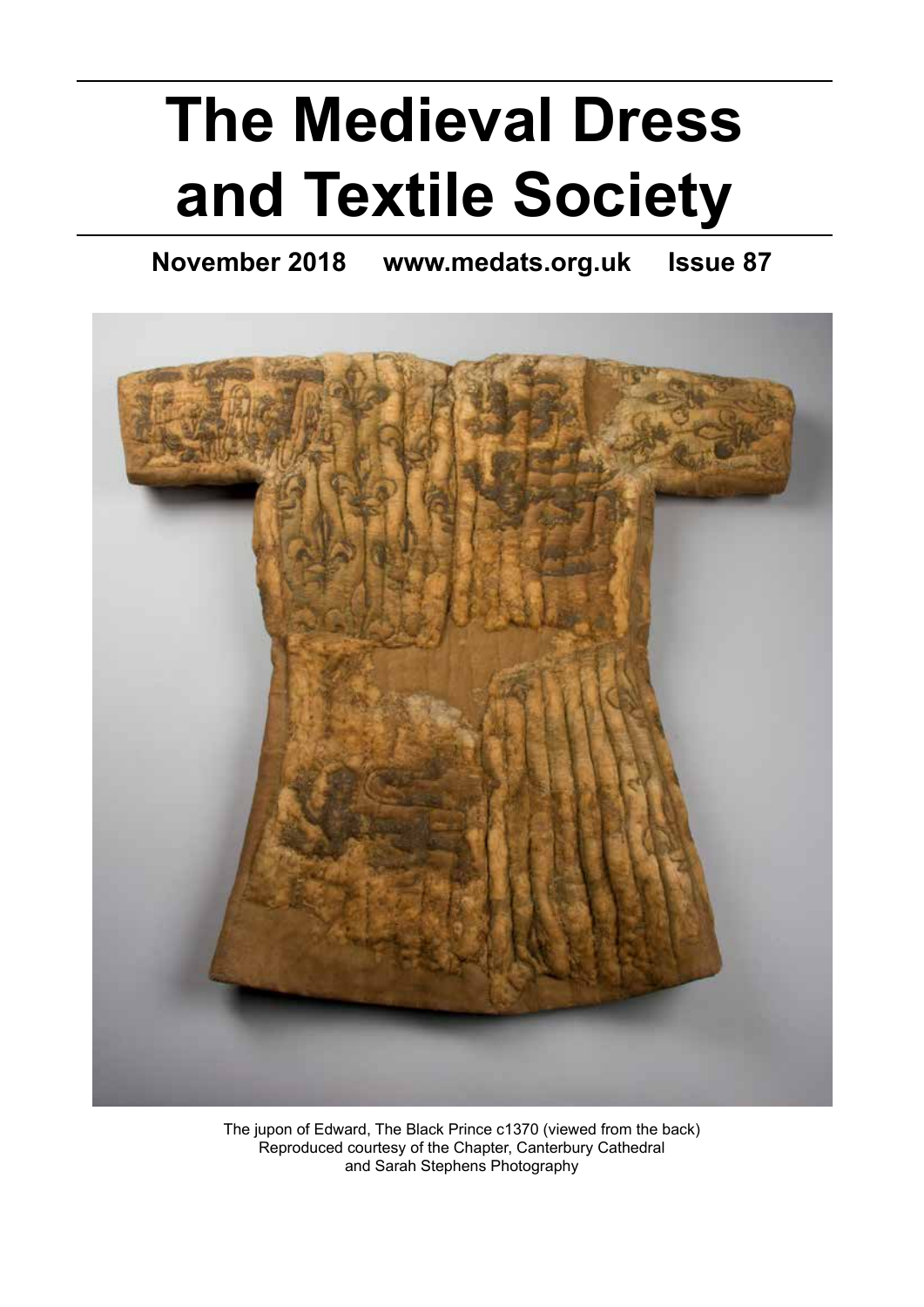### **Editorial**

Welcome to the winter edition of the newsletter. The first piece of news I wish to share is that Karen Finch, textile conservator and a founder member of Medats, sadly died earlier this year. An appreciation will be published in the next issue.

This newsletter contains abstracts from the September study day *Learning Through Reconstruction.* The subject matter of the study day proved very popular and over 70 tickets sold. The event was enormously enjoyable, with fantastic information shared by the speakers, and a great atmosphere. Another study day, again with a focus on reconstruction, is planned for September 2019, date to be confirmed.

The venue for Medats events has once again been the subject of much discussion among the members of the committee. Although St. Stephens Church Hall has met with approval from most members it does have its issues. The hall is geared to be a kindergarten so all the tables and chairs have to be set out by committee members (and any other kind volunteers who arrive early), and then put away again at the end of the day. There is no catering or provision of crockery, cutlery etc., so everything has to be brought in. There are no Power Point facilities which have to be hired each time. The disabled access is possible but not easy or welcoming. We would very much like to improve on this, but it is a challenge to find anywhere reasonably priced in central London. We are, however, following several promising leads and hope to be able make an announcement in the next newsletter. In the meantime the 2019 conference will again be held at St. Stephens.

Details of our study day looking at early church textiles can be found on page 9. Norfolk Museums Service holds an excellent textiles collection and the day, which is spread across three closely located sites, promises to be very stimulating. This issue also contains an exhibition review by Rosalia Bonito Fanelli, illustrated with some lovely photographs, of the Islamic Art & Florence exhibition held at the Uffizi and Bargello museum.

As ever any contributions to the next newsletter in the form of research projects, exhibition or book reviews, photographs or reports on museum visits will be gratefully received.

Ninya Mikhaila

To receive the newsletter as a colour PDF file electronically, please e-mail newsletter@medats.org.uk

#### **IN THIS ISSUE:**

**EDITORIAL** - 2

**ABSTRACTS FROM THE STUDY DAY Learning from reconstruction** - 3-5

**ISLAMIC ART & FLORENCE An exhibition review and comment by Rosalia Bonito Fanelli** 6-8

**EARLY CHURCH TEXTILES Study day in Norwich** - 9

**2019 CONFERENCE - Full programme** - 10

**EVENTS & EXHIBITIONS FORTHCOMING** - 11

**COMMITTEE ADDRESSES** - 12

**SUBSCRIPTIONS INFORMATION** - 12



The Bircham cope (detail) NWHCM 1939.75 c.1480, from Great Bircham, Norfolk; made into an altar cloth at a later date.

Red velvet with gold, green, yellow and white stitching. In the centre the Virgin is borne up by angels and flanked by seraphi. Other decorative devices include foliage, fleurs-de-lis, rayed suns and double -headed birds. Motifs embroidered on linen and applied to the velvet. Just one example of the early church textiles in the collection of Norfolk Museums Service.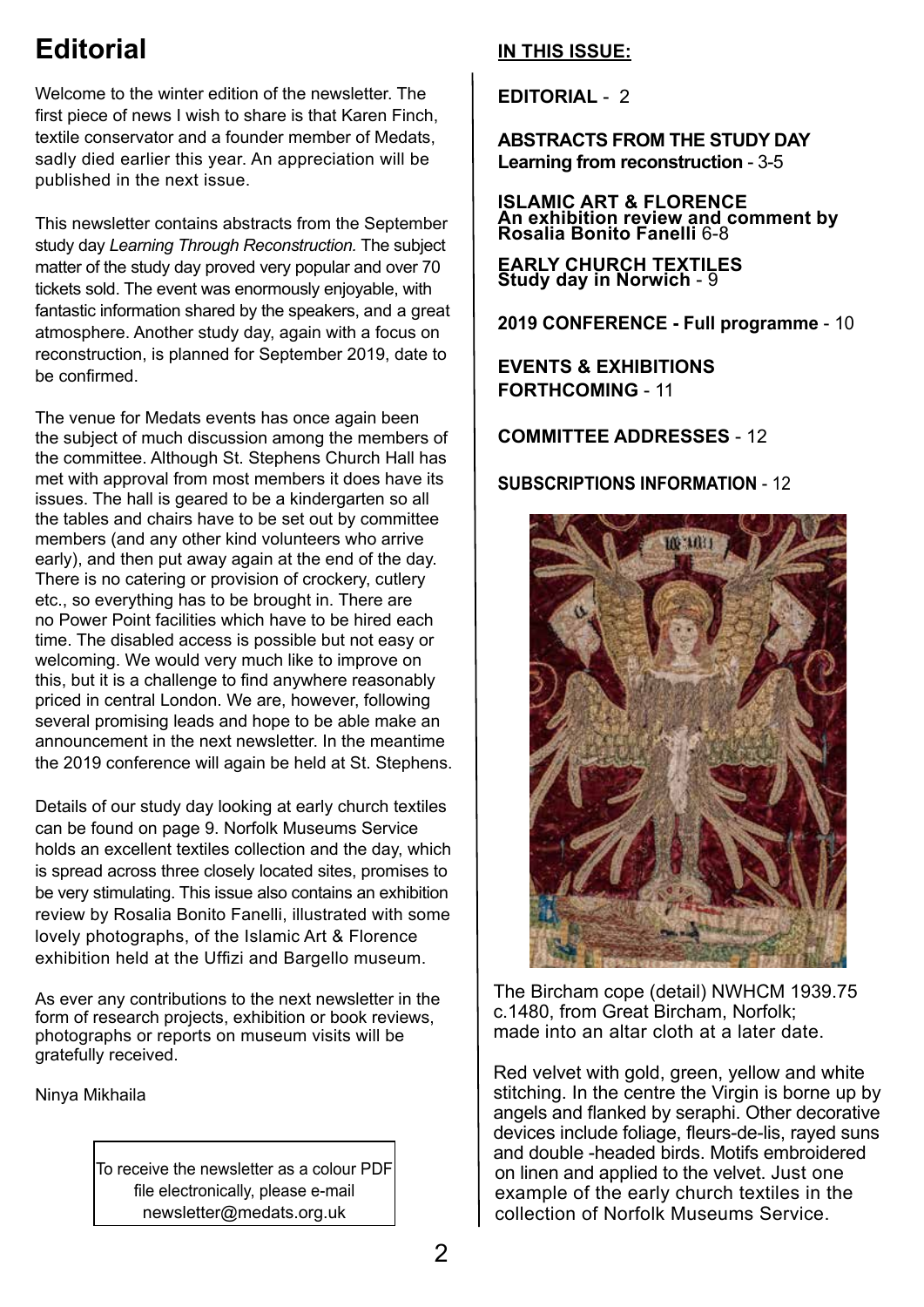# **Learning from Reconstruction**

Abstracts from the study day on Saturday 22 September 2018 St Stephen's Church Hall, Gloucester Road, London



#### **Cynthia Jackson**

*The Broderers' Crown: Investigating the art of the sixteenth-century professional embroiderer*

The subject of this presentation was a rare extant example of professional embroidery, in use from the latter half of the 16th century. It is a unique ceremonial artefact, one of two embroidered garlands splendid enough to be used the annual election of the wardens of the Broderers' Company. The garland or 'crown' is a circular band of silk velvet embellished with an array of individually stitched fruit and flower motifs and the dove crest from the Broderers' arms. It is in extremely fragile condition, the silk has faded and the metal threads have tarnished to black. Nevertheless, in design, technique and materials this crown illustrates the breath-taking skill of sixteenth-century professional embroiderers. Although several elements are missing, over seventy intricately stitched motifs remain. Each is unique, embroidered individually in layers of complex and challenging embroidery techniques employing a variety of silver gilt wire and silk threads. Reproducing the crown offered insight into the working methods of the professional and provided an accessible illustration of this extraordinary example of the highly valued and significant sixteenth-century art of embroidery. www.gutterlaneembroidery.com



#### **Amica Sundström and Maria Neijman**

*Textile reproduction as a method for in-depth understanding of Swedish medieval gilt leather coverlets* 

A group of medieval textiles known as gilt leather coverlets have been preserved in Swedish rural churches. The speakers have been engaged since 2015 in a reproduction project aimed at testing hypotheses about manufacture. They have, for example, examined pattern shapes, how to transfer a pattern to fabric, cutting techniques and what thread to use. In addition, this has created an understanding of pattern effects, and how choice of colour and material affect the appearance of the finished item. It has become clear what was worked most carefully, and what mattered less for the appearance. Issues such as reuse of textiles, sewing techniques and whether the originals were created by several different individuals have also been considered. www.historicaltextiles.org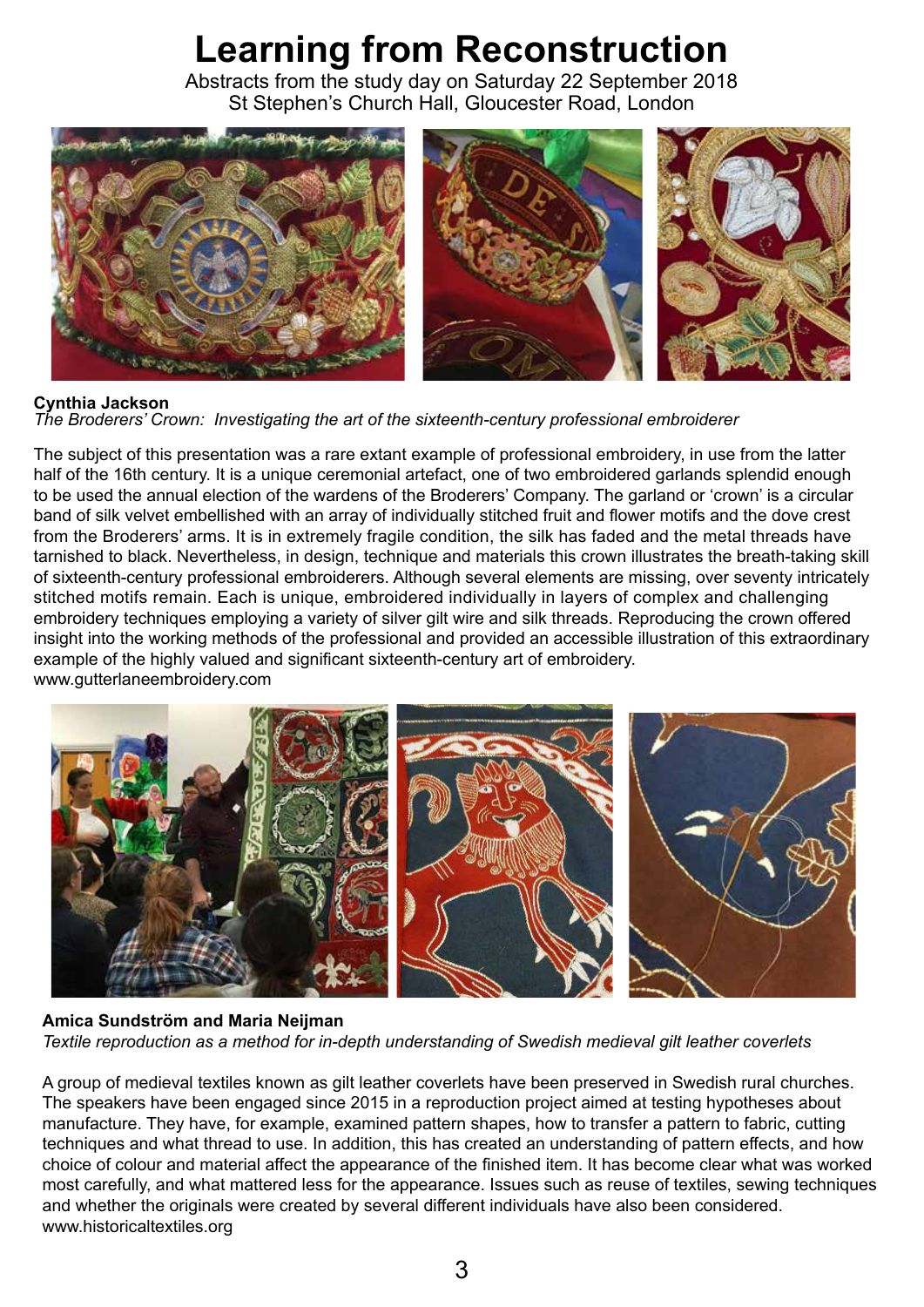#### **Christine Carnie**

*Behind the Bow – recreating a 16th century archer on the Mary Rose* 

The Mary Rose, flagship of Henry VIII's fleet, was sunk in The Solent 1545, with the loss of hundreds of men. She was raised in 1982 and the preservation of the ship itself and artefacts from her have proved landmarks in maritime and social history studies. This paper considered how the study of some of the extant textile pieces on the Mary Rose, and the images of the period, led to the reconstruction of an outfit for a 1545 archer. It took into account the rather extreme upper body movement specific to shooting the heavy bows found on the Mary Rose, which garments need to accommodate. The speaker carried out a joint research project with members of the English Warbow Society. www.thesempster.co.uk



**Alice Gordon** *The Art of Seamstress: The Beauty of Plain Sewing*

White Rabbit Lynens is Alice's company, specialising in the reproduction of historical linen garments. Alice undertakes commissions from re-enactors, museums, theatre and film designers. In her talk, Alice discussed several projects that she has undertaken and what it means to be a modern historical seamstress. Plain sewing techniques ranging from the fourteenth to the early seventeenth centuries were described, as well as the necessity of having to make certain compromises today in order to fulfil a brief. As part of the talk there were examples of ruffs, bands and shirts to handle and look at as well as antique Victorian linen garments that beautifully demonstrated all of the techniques discussed. www.white-rabbit-lynens.co.uk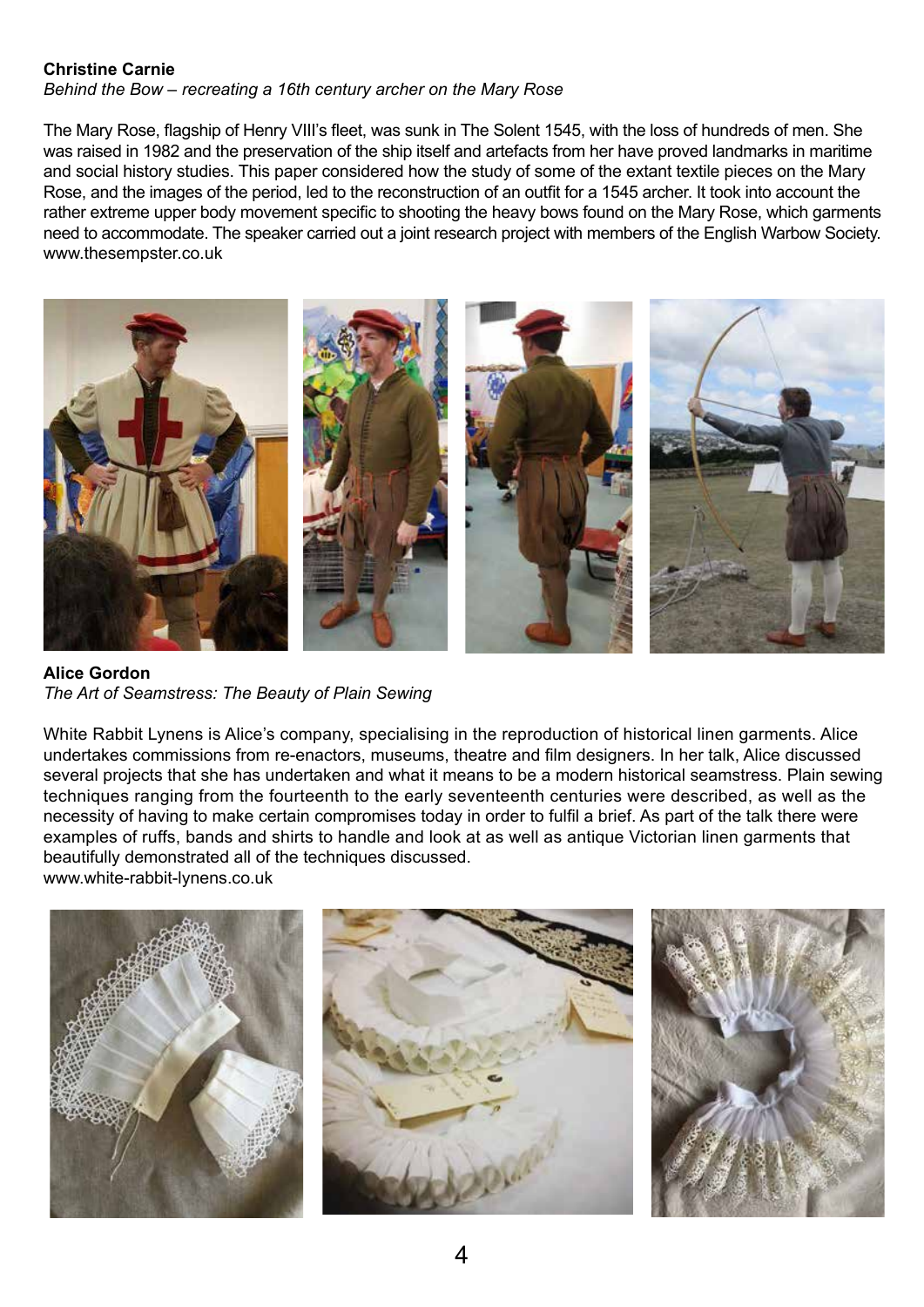

**Ninya Mikhaila** *A Stitch in Time: Reconstructing the jupon of the Black Prince* 

This presentation offered insights into the process of researching and reconstructing the quilted, and heavily embroidered, defensive garment worn by Edward, The Black Prince in the late fourteenth century. The original jupon was displayed over the Prince's tomb in Canterbury Cathedral for more than 600 years and is now faded, fragile and somewhat altered from its original state. The current condition of the extant garment made creating a faithful replica impossible. However, by cross referencing material from other extant examples, as well as drawing from visual and documentary sources of the period, and by learning from experimental archaeology, a real and tangible impression of the splendour of the Royal garment could be achieved. www.ninyamikhaila.com



#### **Dan Rosen**

*Old England Grown New: Dressing for Success in a Strange Land* 

Facing extreme weather in an unfamiliar environment, settlers bound for Virginia turned to published provision lists for clues on how to survive in a strange, new land. Based on the experiences of earlier mariners and merchants, visitors and voyagers, these lists of suggested supplies often included garments and accessories specifically chosen to protect them from threats to body as well as identity. Working from recommendations and reflections in sixteenth- and seventeenth-century adventurers' own words, Dan has reconstructed what one of these suggested seasonally-adapted wardrobes might have looked like. He shared what he has learned during this process and discussed how the Early Modern English settler probably did (or perhaps did not) cope with and adapt to their new world.

www.oldenglandgrownnew.weebly.com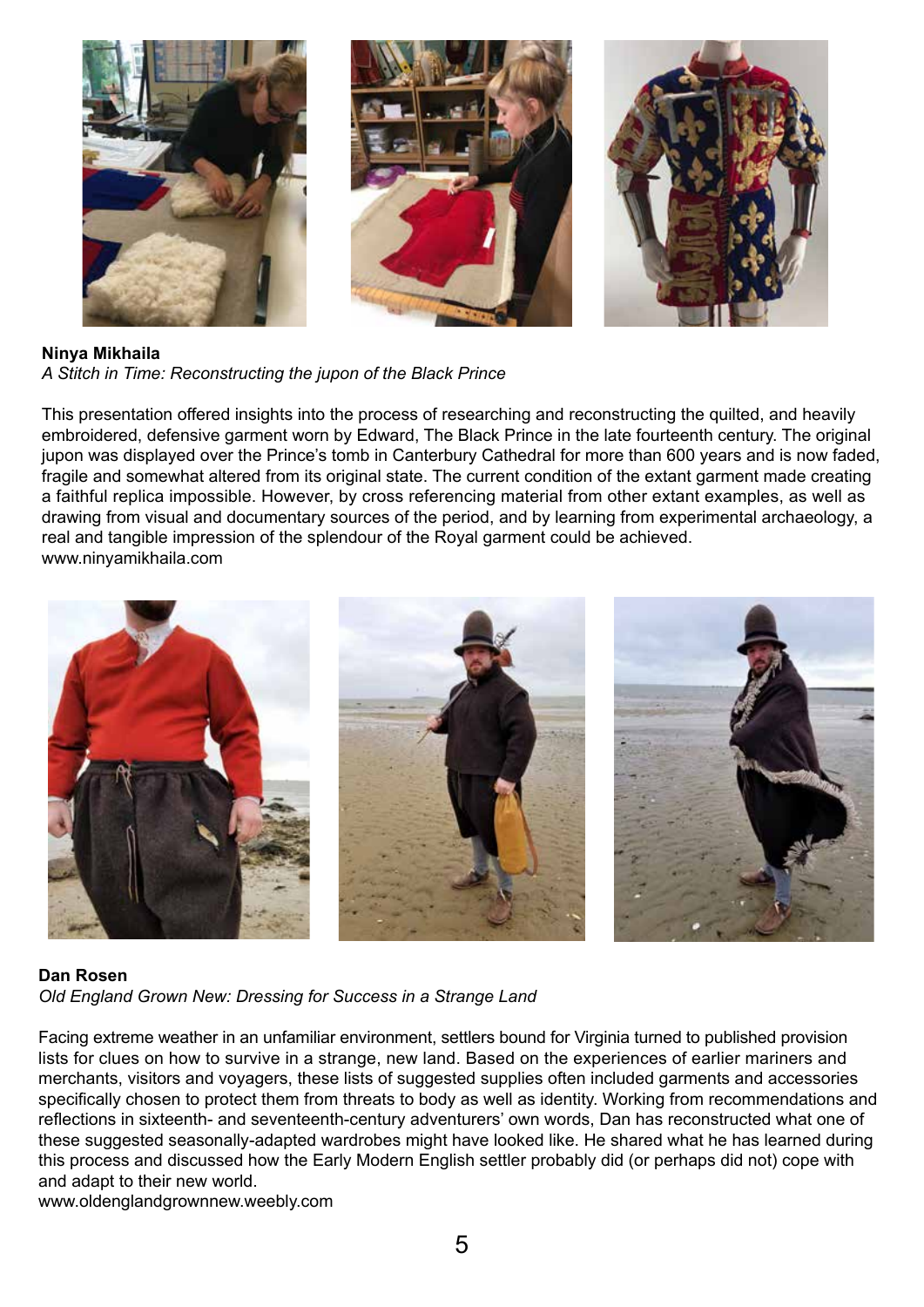### **Islamic art and Florence from the Medici to to the 20th century**

An exhibition review and comment by Rosalia Bonito Fanelli

*Islam e Firenze. Arte e Collezionismo dai Medici al Novecento* was a major three month exhibition in Florence running from 22 June to 29 September 2018. It was located at two venues: The Uffizi Gallery and The Bargello Museum. Giovanni Curatola, the distinguished specialist in oriental carpets and decorative arts, supervised two groups of experts and edited the 352 page catalogue, details of which are at the end of this article.

#### **The Uffizi Exhibition**

Florence had important commercial contacts with the Islamic world since the Middle Ages. The precious carpets, textiles, vestments, illuminated manuscripts and other rare decorative-arts objects presented here highlight the period from the Medici family's control over Florence to the Grand Duchy of Tuscany. The exhibited historic gold-brocaded silk velvets and gold-threaded embroideries were restored and displayed under proper environmental conditions. Exceptional carpets came on temporary loan from international museums, dealers and private collections.

#### **The Bargello Exhibition: Islamic Textiles and Collectionism**

The installation (the last being 35 years ago) places the newly restored objects in climate and light-controlled display cases. The museum director Paola D'Agostino's main idea was to show that late nineteenth century Florence had a cosmopolitan culture. The Bargello National Museum of Decorative Arts was officially inaugurated in 1865 coinciding with the 600th anniversary of the national poet Dante's birth. The medieval building originally served as a dreaded death prison. So actually the nineteenth century museum transformation projected a totally different romantic illusion. Salvaged authentic fragments were interspersed with new Revival replicas.

Nineteenth century international collectionism and Florence European culture sought to retrieve its past through the neo-Gothic, neo-Renaissance and neo-Baroque styles. Concomitantly a quest for the exotic, the mysterious East, produced another style, "Orientalism". The ravages of wars and revolutions, the renovation of historic centres, the changing taste for the "modern" style and the diminishing wealth of the old aristocracy showed their effects all over Europe, but particularly in Florence.

When Florence was designated the capital of Italy (1865- 1870), a new administrative bureaucracy and wealthy foreigners arrived on the scene. "Old" buildings were torn down and interior furnishings thrown away to make way for the new. Antique dealers and intermediaries thrived in this situation, the principal ones in Florence were Stefano Bardini and Elia Volpi. They created a "dream-world aura" around the antiques sold in their medieval-styled showrooms or in international auctions. New-wealth collectors, astute investors and a circuit of international museums bought these spoils. The Bargello benefited from the collections of Louis Carrand and Giulio Franchetti.



Arabesque-patterned gold and silver brocaded silk velvet, mid-16th century, 109x59 cm.; Uffizi Gallery Exhibition cat. n.19

(Florence, Bargello Museum, n. 2402C); detail



Islamic textiles and artefacts (photo detail from *Hali* magazine on-line press report)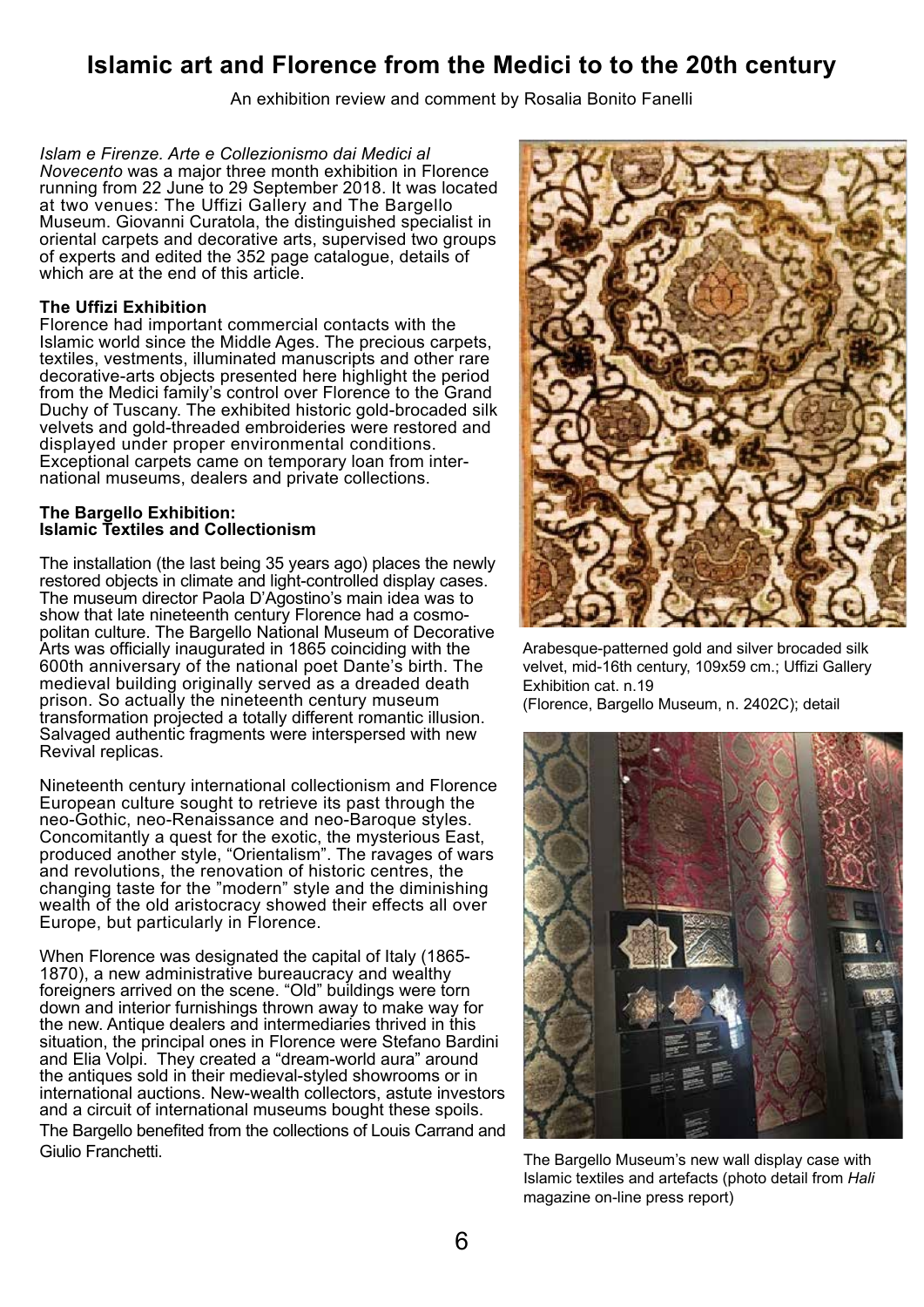Louis Carrand, a Lyonese antiquarian-merchant, left France in 1881 for political reasons and afterwards settled in Florence. After his death his immense collection of over 3,300 objects was donated "to Italy and not to Liberal France" as stated in his 1889 bequest. Textiles were just a part of his wide-ranging collection.

Textiles were in the blood of the industrialist Baron Giulio Franchetti. His family descended from Jewish textile merchants trading in eighteenth century Tunisia. With his 1907 donation Baron Franchetti stated that these textiles were to stimulate creativity in artists, craftsmen, art-lovers and students. He helped form a committee to fund a Decorative Arts Training School in Florence. The example was the Victoria and Albert Museum and the British Arts and Crafts Schools.

Franchetti's niece was Florentine-born Isabella Errera. Living in Brussels after marriage she deposited her textile collection at the Royal Museum of Art and History "Cinquantenaire" where she became one of the first women textile-curators ever. Errera methodically included her acquisition sources: "Collection d'anciennes étoffes réunies et déscrits, catalogue par Madame Isabelle Errera" (1901). This catalogue also provides information about Giulio Franchetti's collection. Oftentimes she and her uncle possessed parts of the same object, bought from the same dealer.

The exhibition Catalogue contains an essay by Elisa Gagliardi Mongilli. The Islamic textile historian supervised the textile group for the Bargello. Her previous textile experience comes from cataloguing and curating exhibitions in various museums and private collections both in Asia and in Europe. Her twenty-two page essay *Firenze e I Tessuti Islamici* saliently points out that not all Islamic textiles dealt with religious issues; rather, the subject matter could vary. Literary themes and the portrayal of human figures, such as the story of Layla and Majnun (right) were also portrayed. She discusses the textiles according to historic events, literary allusions, pattern development, and techniques.

Cross-referencing the two exhibition sections I found a similarity between a gold and silver brocaded velvet panel in the Uffizi, cat. n.89 (Bursa, Turkey, Ottoman Dynasty, late sixteenth, early seventeenth century) and the textile of the Ottoman kaftan worn by the Austrian ambassador, Sigismond von Herberstein (fig.19) in the essay. Elisa Gagliardi Mongilli used this image to make an important observation on the distinction between the sixteenth century European gentleman's attire, with exaggerated shoulders and slender legs, and that of Ottoman imperial dignitaries, with ample, figure-covering robes and large turbans.

> Right: Sigismund von Herberstein in 1541 Turkish dress; coloured engraving, 1559, *Rerum Moscoviticum Commentarii*



Above: *Layla visits Majnun in the desert*, The lady and the crazed poet, from the *Khamsa*, a 12th century Persian poem by Nizami; Arabic inscription on howdah "Amel Ghiyâth", made by Ghiyâth; lancé lampas; 70.5 x 36 cm.; Persia, Safavid Dynasty, late 16th - early 17th century; Bargello Museum Exhibition cat. n. 231 (Florence, Bargello Museum inv. n. 428F)

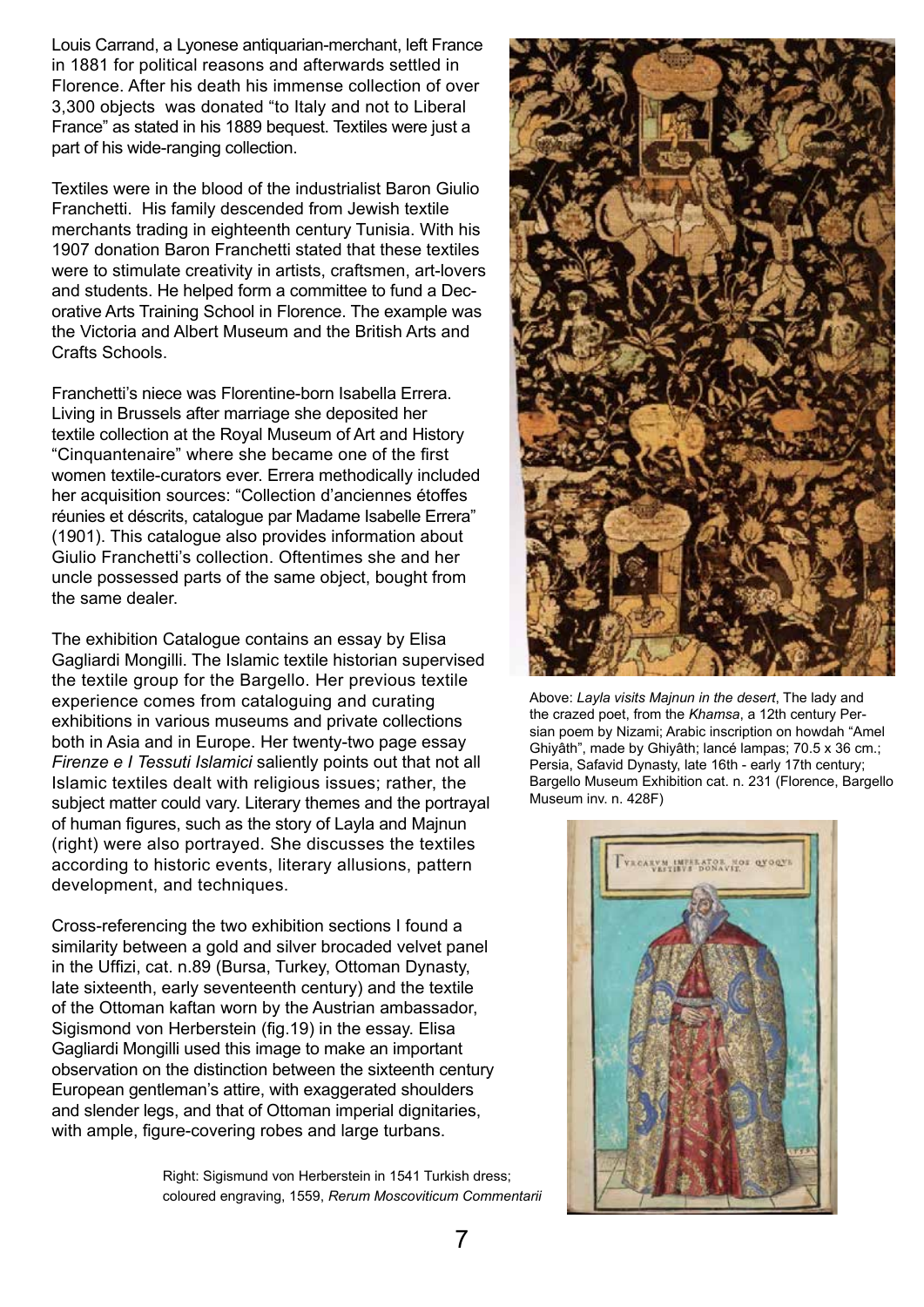

Another consideration came to my mind. The Austrian Emperor Ferdinand I sent Von Herberstein in 1541 on a diplomatic mission to Suleiman the Magnificent because the Ottoman Turks had besieged Buda and were advancing towards Vienna. Suleiman bestowed upon the ambassador a "hil'at", a gift of rich Turkish apparel "Turcarum Imperator Nos Quoque Vestibus Donavit". This makes one wonder: was the royal gift a purely magnanimous act or were these clothes, that foreigners had to wear to conform to Ottoman court etiquette, a means of psychologically subordinating the person to Ottoman power?

Summing up, this was a pithy and thought-provoking exhibition. The Uffizi Gallery director Eike Schmidt intelligently offered a series of public lectures by the specialist curators. From viewing these exhibitions and reading the catalogue, hopefully having understood the rationale, I have arrived at some conclusions relating to textile studies now.

Present-day scientific technology helps to verify, or sometimes revise, past textile attributions through structural and chemical analyses. When I began my own textile studies in the twentieth century my thesis was on the extraordinary Italian Renaissance gold brocaded velvets in the Bargello. Pick-glass, tweezers, and possibly a bifocal-microscope were then the tools available to students. Fortunate millennial scholars! Stereoscopic microscopes, ultrasound scanning, laser colourant dye detection and spectrographs. These scientific and medical pieces of equipment peer into structures, fibres and chemical compounds. They provide astonishing new information, and through correlated statistical tables may even help trace original provenances.

Left: Gold and silver brocaded velvet panel; Bursa, Turkey, Ottoman Dynasty; late-16th – early 17th century; 193 x 65 cm.; Uffizi Gallery Exhibition n. 89 (Florence, Bargello Museum inv. 2543C)

However, past expertise and literature should not be overlooked. Even the most recent bibliographical compilations may have repeated inaccuracies. For example, The Bargello exhibition catalogue n.184 (Carrand inv. n.2255, An Indo-Portuguese Wall-hanging.) has in some way confused information concerning the subject of the scene. The embroidery here in question is indicated as "The Judgement of Solomon" My article *An Indo-Portuguese Embroidery in the Bargello*, published in 1970 in the bulletin of the Needle and Bobbin Club (vol. 53, Nos.1&2, 1970) dealt with this piece. I even had a silk analysis from a Pisa University chemist (Accessible on-line: https://www2.cs.arizona.edu/ patterns/weaving/articles/nb70\_em2.pdf). I had already clearly noticed that three medallion scenes narrate the story of David and Goliath (cf. my fig. 6 Medallion F). Somehow an erroneous iconographical interpretation has been passed on even in this new catalogue. Reading bibliographical references is usually reliable, but, above all, verify by looking! The process of clarification never ends, nothing is perfect - that's a very Eastern idea!



*Above: David presenting the head of Goliath to the King*, embroidered medallion, Indo-Portuguese, Bengal, first third of XVII th century in R. Bonito Fanelli, *An Indo-Portuguese Embroidery in the Bargello*, p. 30 fig. 6. (Florence, Bargello Museum Cat. n. 184: inv. n. 2255C)

A catalogue of the exhibition *Islamic Art and Florence from the Medici to the 20th century* by Giovanni Curatola (ISBN: 9788809872851) is available with English text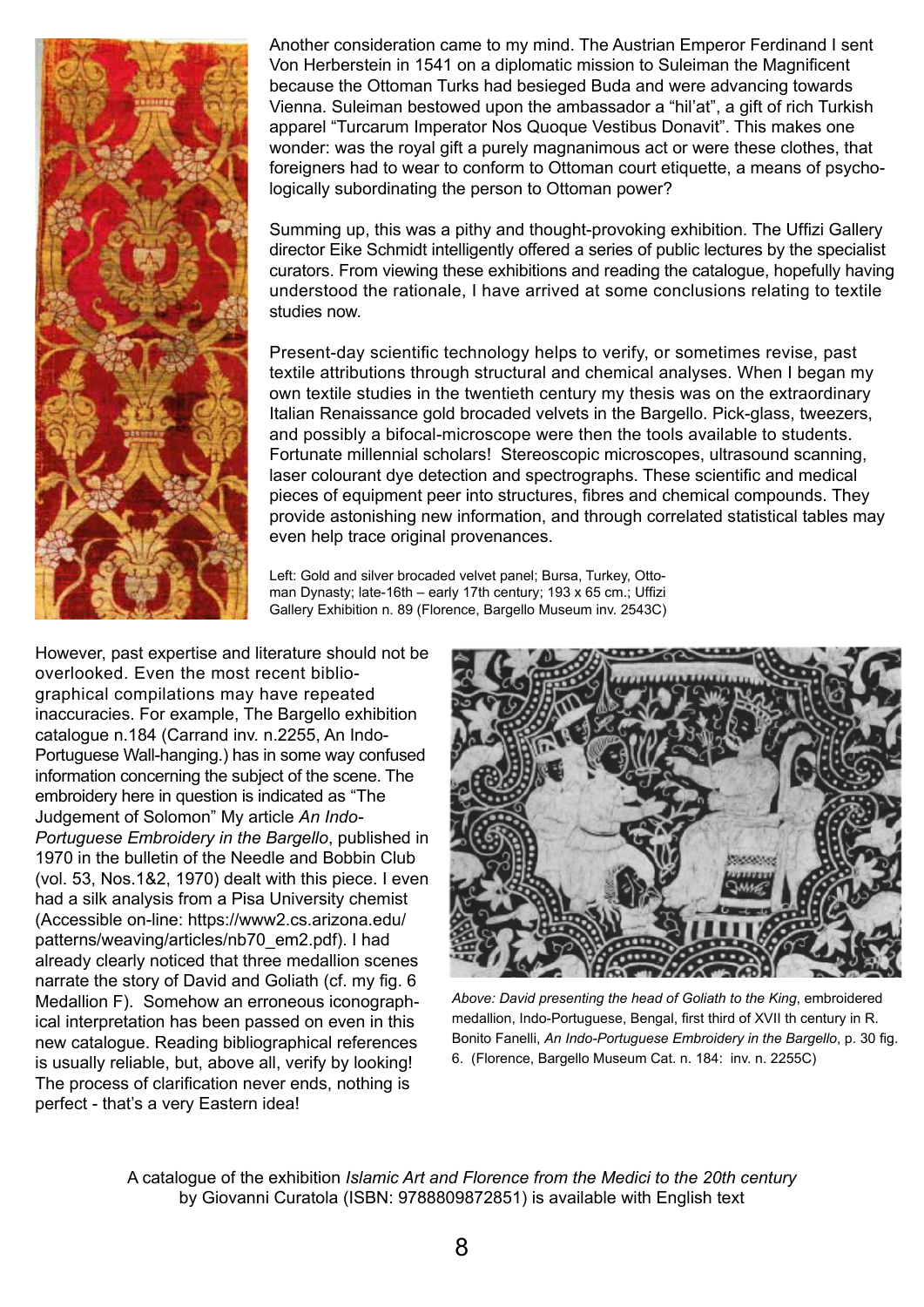## **MEDATS Study Day Early church textiles and embroidery at Norwich Museums**

Friday 8th February 2019, 10am – 3.30pm Norwich Castle Museum, Shirehall Study Centre and Strangers Hall



Above left: Strangers Hall. Above middle: The Bircham Cope, c. 1480 (detail) converted to an altar front at a later date. From the Church of Great Bircham in Norfolk. NWHCM 1939.75 Above right: Norwich Castle Keep.

The day will include a visit to the Castle keep, tour of Strangers Hall and the Shirehall Study Centre to view the collection of early church textiles.

Ninya Mikhaila will be running short workshops on embroidery techniques, including transferring a pattern using the prick and pounce technique and laying down couched threads. Participants will have the option of doing both the workshop and a short tour of Strangers Hall, or taking more time in either the workshop or at Strangers Hall

**EARLY BIRD BOOKING UNTIL 31 December 2018** £25 for members, £30 for non-members. After 31 December 2018: £35.

Prices include a buffet lunch

For tickets send payment and stamped addressed envelope to the Ticketing Secretary, Carole Thompson, 9 Fairthorn Road, Charlton, London, SE7 7RL

or book through the MEDATS website http://medats.org.uk/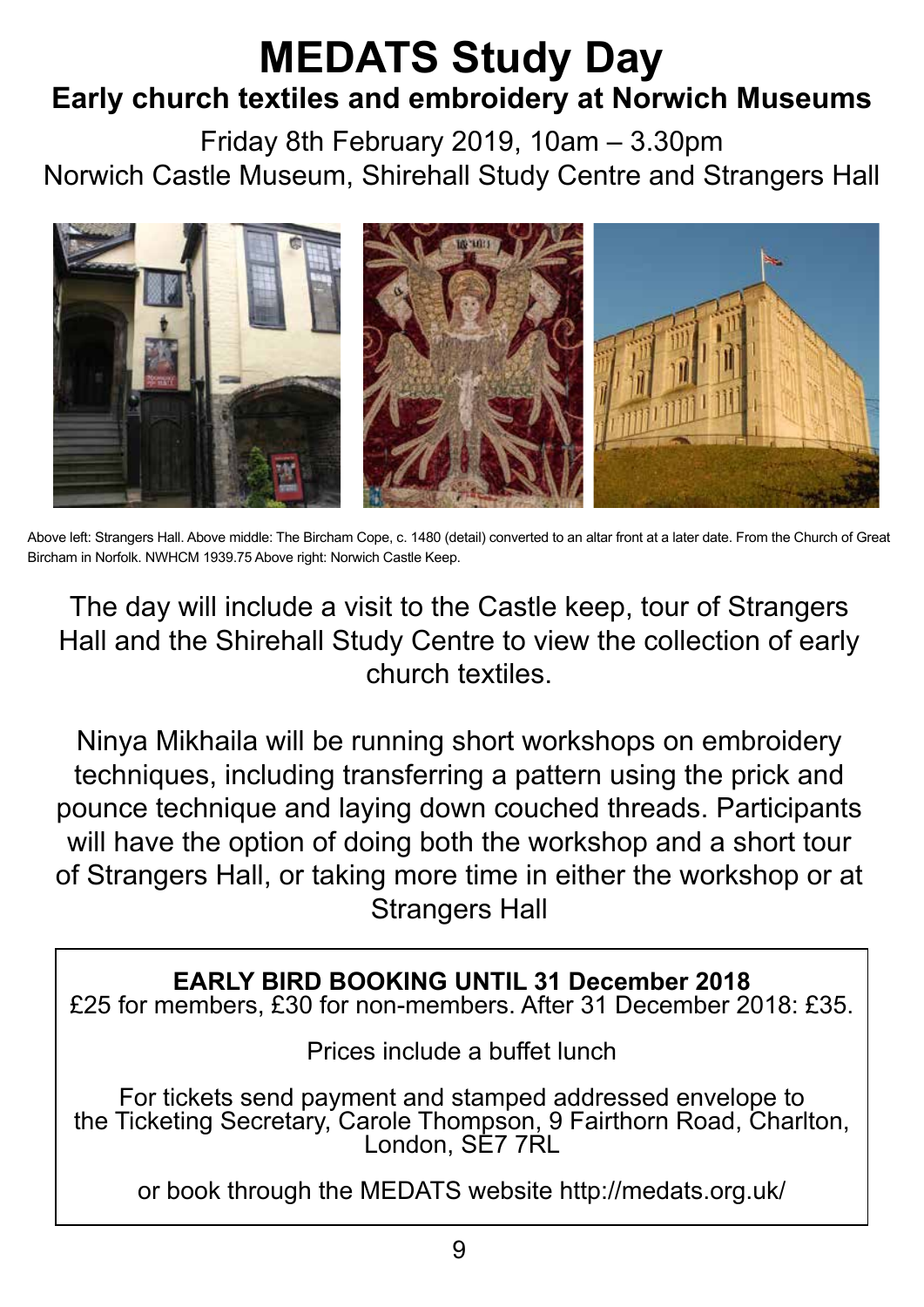# **Wool: Cloth, Clothing and Culture 2019 conference**

Saturday 6 April 2019 11am-5.30pm, preceded by the AGM of the Society at 10am St Stephen's Church Hall, 48 Emperors Gate, Knightsbridge, London, SW7 4HJ

Confirmed speakers are:

'*A warm house for the wits': The craft, trade or science of capping* Kirstie Buckland, Independent scholar

*'Home or away? Woollens, worsteds and the "industrious revolution" in England'* John Styles, The University of Hertfordshire

*Hanging by a thread: Anticipating structural damage in Tudor Tapestries through the study of photo-oxidation in historic wool* Nanette Kissi, Independant Scholar

*Turning wool into silk: How sixteenth century craftspeople created legal luxuries* Jane Malcolm Davies, Centre for Textile Research, University of Copenhagen

*The "industry" of knitting of wool stockings in later 16th century England, especially Norwich* Lesley O'Connell Edwards, MSc student in English Local Studies at the University of Oxford

*The first cowl of St Francis of Assisi and the mantle of Bishop Guido* Maria Giorgi, Adjunct Professor at the Academy of Fine Arts of Brera and Independent Textiles conservator and Conservation Consultant

*The St Clare intermediate tunic*

Tina Anderlini, Independent scholar and published author

*Distaff spinning: a forgotten aspect of medieval wool textile production* Mary A. M. Cleaton, Jane Hunt, Alice R. Evans & Cathelina de Alessandri



TheBayeux Tapestry, 11th century. By sprecial permission of the city of Bayeux

**EARLY BIRD BOOKING UNTIL 31 January 2019** £35 for members, £40 for non-members. After 31 January 2018: £45.

Prices include refreshments and a buffet lunch

For tickets send payment and stamped addressed envelope to the Ticketing Secretary, Carole Thompson, 9 Fairthorn Road, Charlton, London, SE7 7RL or book through the MEDATS website http://medats.org.uk/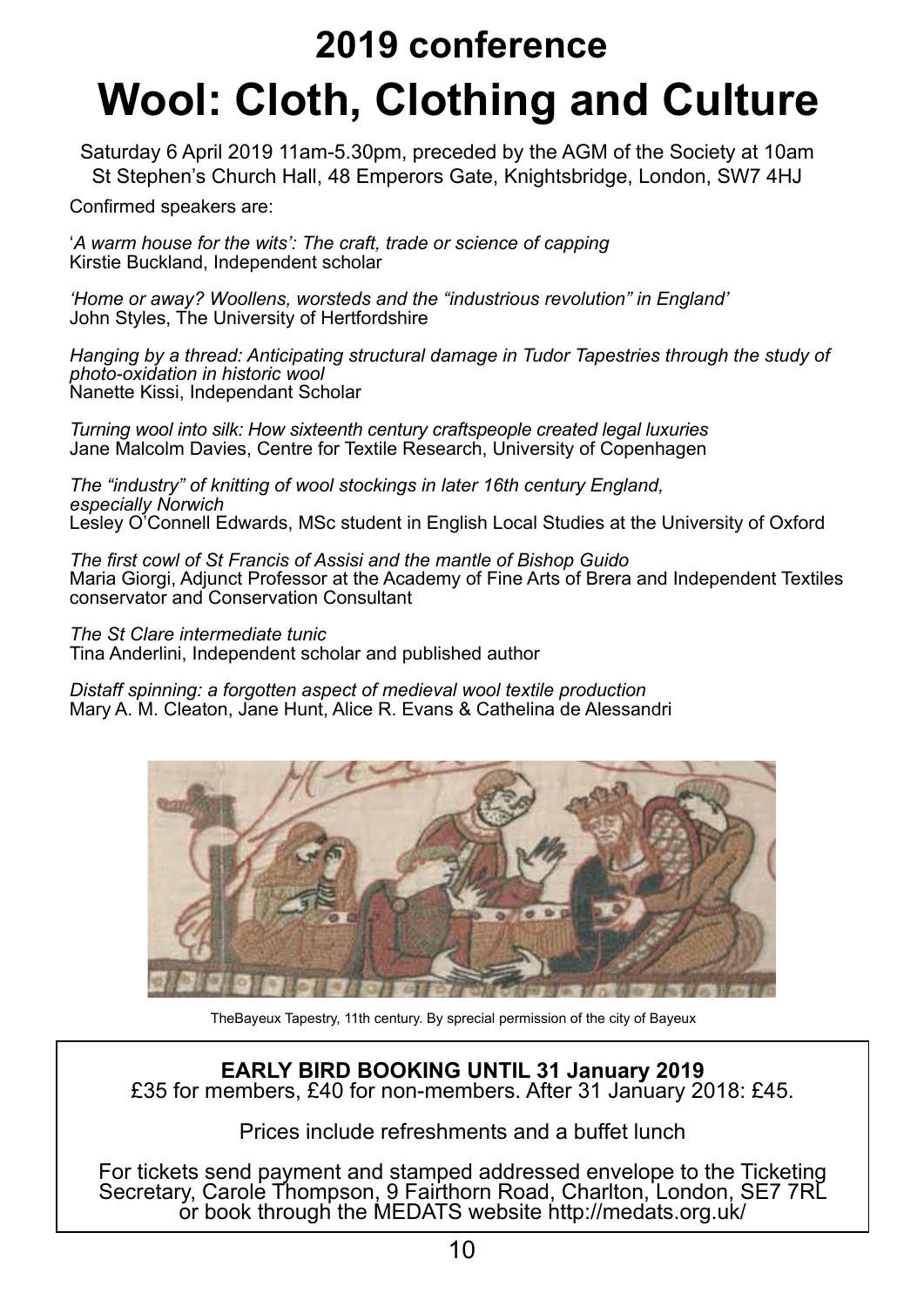#### **EVENTS & EXHIBITIONS FORTHCOMING**

#### **Knitting History Forum**

*2018 AGM and Conference* Saturday 17th November 2018 10am - 5.15pm London College of Fashion 20 John Princes Street, London, W1G 0BJ www.knittinghistory.co.uk

#### **School of Historical dress**

*Making, Starching & Setting Ruffs c1580-1620* Two day course 24th & 25th November 2018 *Farthingales to Hoops c1450-1750* One day course 15th December 2018 52 Lambeth Road, London, SE1 7PP www.theschoolofhistoricaldress.org.uk

#### **British Museum**

*I am Ashurbanipal king of the world, king of Assyria* 8 November 2018 –24 February 2019 This major exhibition tells the story of Ashurbanipal through the British Museum's unparalleled collection of Assyrian treasures and rare loans. Step into Ashurbanipal's world through displays that evoke the splendour of his palace, with its spectacular sculptures, sumptuous furnishings and exotic gardens. www.britishmuseum.org

#### **The Costume & Textile Society of Wales**

16 February 2019 11am *The function of Robes and Textiles in the life of the Clergy in Llandaff Cathedral* A talk by Rev. Canon Graham Holcombe & Myra Jenkins St Fagans National Museum of History, Cardiff, CF5 6XB www.costumeandtextilesocietyofwales.org.uk

#### **West of England Costume Society**

*The Power of Colour* - study day Saturday 16th March 2019 Somerdale Pavilion Conference Centre, Tiberius Road, Keynsham, Bristol BS31 2FF www.wofecostumesociety.org

#### **British Library**

*Anglo-Saxon Kingdoms: Art, Word, War* 19th October 2018 - 19 February 2019 Treasures from the British Library's own collection, including the beautifully illuminated Lindisfarne Gospels, Beowulf and Bede's Ecclesiastical History, sit alongside stunning finds from Sutton Hoo and the Staffordshire Hoard.

www.bl.uk/events/anglo-saxon-kingdoms

#### **Costume Society Scotland**

Monday 4th March 2019 *'A 21st Century Viking', A Re-enactment Approach to Medieval Clothing* A talk by Jill Kirkwood, Re-enactor and Viking enthusiast Augustine United Church, 41 George IV Bridge Edinburgh, EH1 1EL www.costumesocietyscotland.co.uk

#### **Enfield & District Embroiderer's Guild**

*Reconstructing the Black Prince's jupon* Saturday 9th March 2019 3pm - 4.pm An illustrated talk by Ninya Mikhaila Charis Ctr., Jesus Church, Forty Hill, Enfield, EN2 9EU www.embroiderersguildenfield.co.uk

#### **Dress & Textile Specialist (DATS) - CALL FOR PAPERS**

*Redressing Diversity: Making hidden histories visible* 16-17 May 2019

DATS invites submissions for the two-day conference, hosted by Norfolk Museums Service, for papers which explores how dress and textiles can be used to make hidden histories more visible and accessible within museums. To submit a proposal please send details to conference@dressandtextilespecialists.org.uk Deadline for submission is 31 January 2019. www.dressandtextilespecialists.org.uk

#### **Association of Dress Historians**

*The New Research in Dress History Conference* Friday 24th May 2019 9am - 6pm 19 speakers presenting papers ranging from the medieval period to the present day National Museum of Scotland, Chambers Street. Edinburgh, EH1 1JF www.eventbrite.co.uk/e/the-new-research-in-dress-history-conference-2019-tickets-51326911173

#### **Early Textiles Studies Group - CALL FOR PAPERS**

*Fibres in Early Textiles: from Prehistory to AD 1600* 6 – 7 June 2019 University of Glasgow, Scotland Conference dedicated to the memory of Karen Finch. Call for papers by January 11 2019. Please send abstracts to Margarita Gleba: mg704@cam.ac.uk www.earlytextilesstudygroup.org

### **FIBRES in Early Textiles** from Prehistory to AD 1600

**Early Textiles Studies Group Biennial Conference** University of Glasgow, Scotland, 6 to 7 June 2019. Dedicated to the memory of Karen Finch, instonary leader in textile conservation and